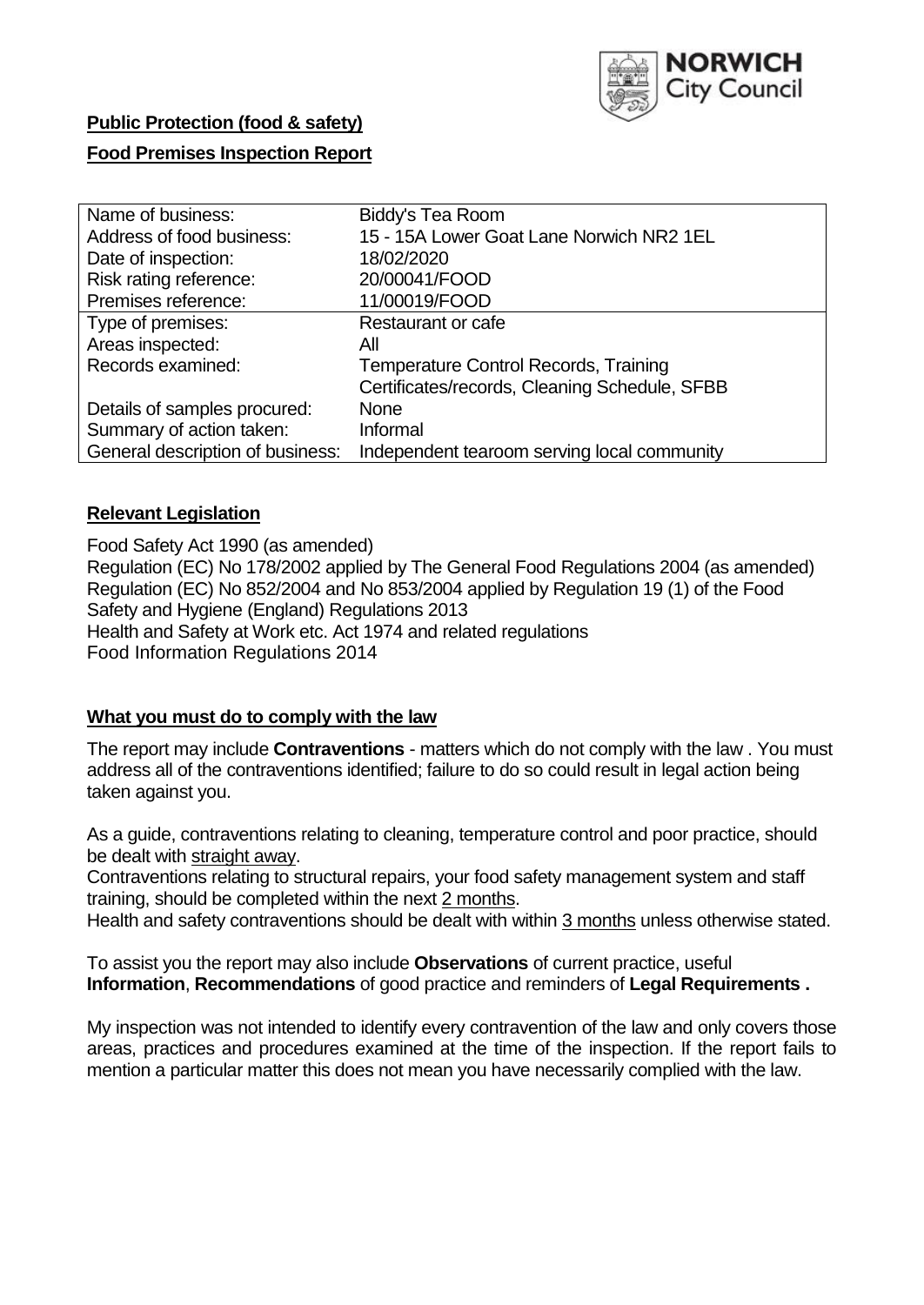# **FOOD SAFETY**

#### **How we calculate your Food Hygiene Rating:**

The food safety section has been divided into the three areas which you are scored against for the hygiene rating: 1. food hygiene and safety procedures, 2. structural requirements and 3. confidence in management/control procedures. Each section begins with a summary of what was observed and the score you have been given. Details of how these scores combine to produce your overall food hygiene rating are shown in the table.

| <b>Compliance Area</b>                     |          |    |           | <b>You Score</b> |                |    |           |    |                |  |  |
|--------------------------------------------|----------|----|-----------|------------------|----------------|----|-----------|----|----------------|--|--|
| Food Hygiene and Safety                    |          |    |           | $\Omega$         | 5              | 10 | 15        | 20 | 25             |  |  |
| <b>Structure and Cleaning</b>              |          |    |           | $\Omega$         | 5.             | 10 | 15        | 20 | 25             |  |  |
| Confidence in management & control systems |          |    |           | $\Omega$         | 5              | 10 | 15        | 20 | 30             |  |  |
|                                            |          |    |           |                  |                |    |           |    |                |  |  |
| <b>Your Total score</b>                    | $0 - 15$ | 20 | $25 - 30$ |                  | $35 - 40$      |    | $45 - 50$ |    | > 50           |  |  |
| <b>Your Worst score</b>                    | 5        | 10 | 10        |                  | 15             |    | 20        |    | $\blacksquare$ |  |  |
|                                            |          |    |           |                  |                |    |           |    |                |  |  |
| <b>Your Rating is</b>                      | 5        |    |           | 3                | $\overline{2}$ |    |           |    | $\overline{0}$ |  |  |

Your Food Hygiene Rating is 4 - a good standard



# **1. Food Hygiene and Safety**

Food hygiene standards are high. You demonstrated a very good standard of compliance with legal requirements. You have safe food handling practices and procedures and all the necessary control measures to prevent cross-contamination are in place. Some minor contraventions require your attention. **(Score 5)**

## Contamination risks

**Contravention** The following exposed ready-to-eat food and or its packaging to the risk of cross-contamination with foodborne bacteria from raw meat or unwashed fruits and vegetables:

• Uncovered cheese in upstairs kitchen

## Hand-washing

**Observation** I was pleased to see hand washing was well managed.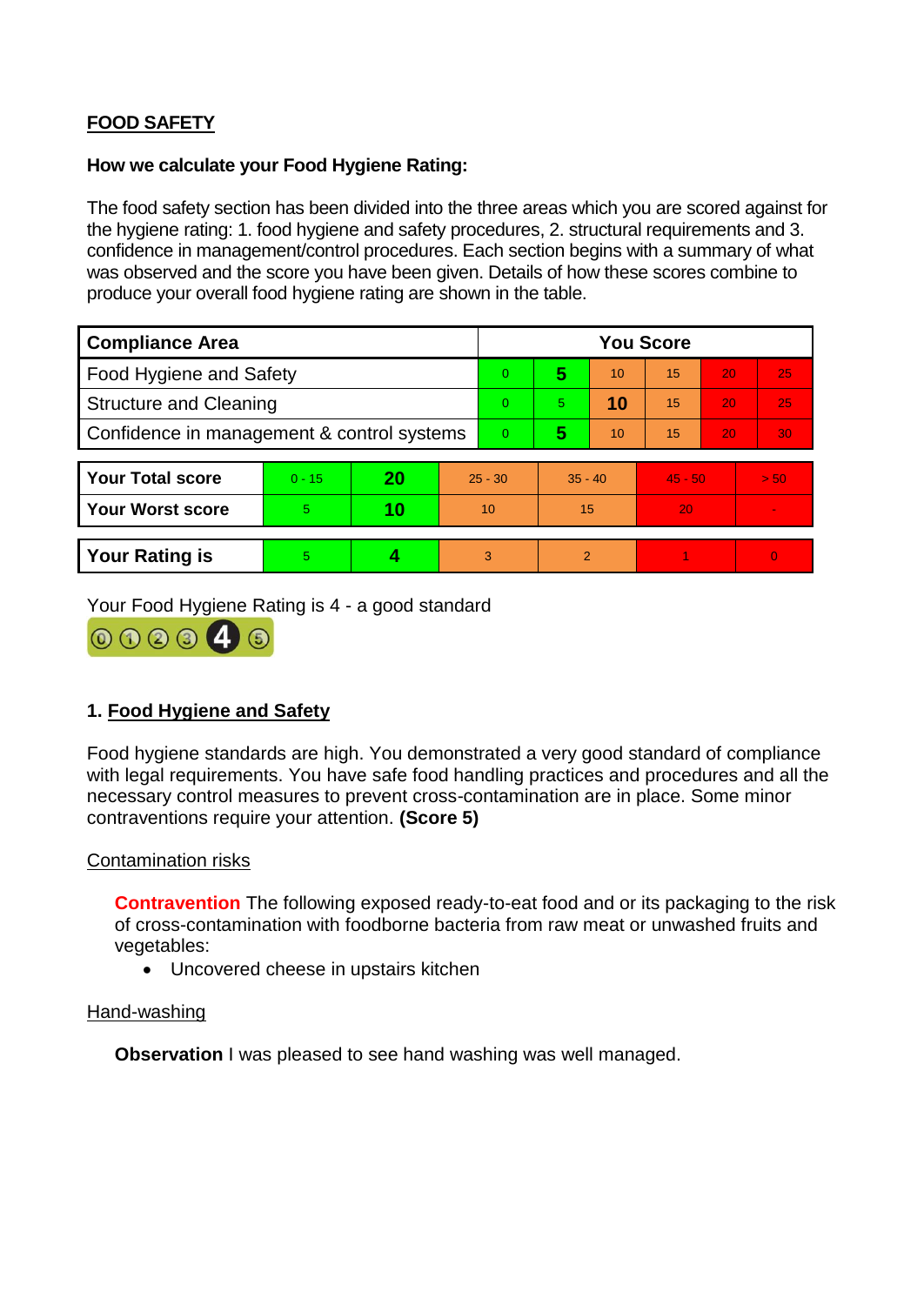# **2. Structure and Cleaning**

The structure facilities and standard of cleaning and maintenance are of a generally satisfactory standard but there are some repairs and/or improvements which are required in order for you to comply with the law. Pest control and waste disposal provisions are adequate. The contraventions require your attention: although not critical to food safety they may become so if not addressed. **(Score 10)**

## Cleaning of Structure

**Contravention** The following items were dirty and require more frequent and thorough cleaning:

- floor/wall junctions
- around equipment feet
- behind and under equipment

**Contravention** The following items could not be effectively cleaned and must be covered or made non-absorbent:

- small amounts of mould growth to ceiling above wash hand basin in upstairs kitchen
- unsealed wooden structures i.e food display units
- wooden furniture

## Pest Control

**Contravention** Pest proofing is inadequate particularly in the following areas::

no fly screens fitted to the upstairs kitchen windows

## **3. Confidence in Management**

A food safety management system is in place and you demonstrate a very good standard of compliance with the law. You have a good track record. There are some minor contraventions which require your attention.Your records are appropriate and generally maintained. Your staff are suitably supervised and trained. You have a good track record. There are some minor contraventions which require your attention. **(Score 5)**

## Type of Food Safety Management System Required

**Observation** Your SFBB/food safety management system was in place and working well. I was confident you had effective control over hazards to food.

**Observation** You were date labelling perishable foods appropriately and could demonstrate effective control over food spoilage organisms.

**Observation** You had colour-coded equipment and effective separation between raw and ready-to-eat food at all stages in your operation.